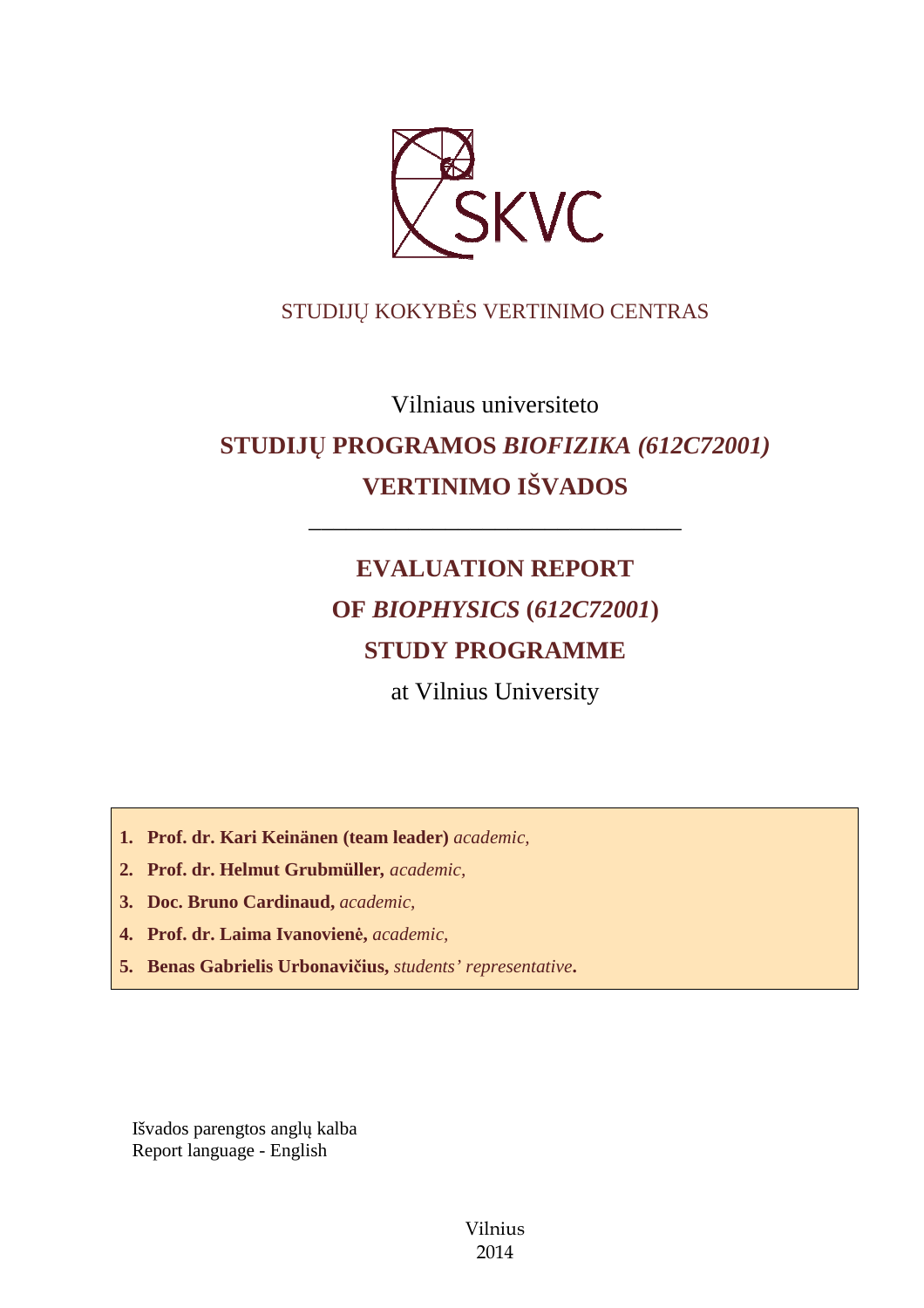# **DUOMENYS APIE ĮVERTINTĄ PROGRAMĄ**

| Studijų programos pavadinimas                           | <b>Biofizika</b>                                          |
|---------------------------------------------------------|-----------------------------------------------------------|
| Valstybinis kodas                                       | 612C72001                                                 |
| Studijų sritis                                          | Biomedicinos mokslai                                      |
| Studijų kryptis                                         | ir<br>biofizika<br>Molekulinė<br>biologija,<br>biochemija |
| Studijų programos rūšis                                 | Universitetinės studijos                                  |
| Studijų pakopa                                          | pirmoji                                                   |
| Studijų forma (trukmė metais)                           | Nuolatinė (4)                                             |
| Studijų programos apimtis kreditais                     | 240                                                       |
| Suteikiamas laipsnis ir (ar) profesinė<br>kvalifikacija | Biofizikos bakalauras                                     |
| Studijų programos įregistravimo data                    | 2009-08-17                                                |

# **INFORMATION ON EVALUATED STUDY PROGRAMME**

–––––––––––––––––––––––––––––––

| Title of the study programme.                          | <b>Biophysics</b>                                 |
|--------------------------------------------------------|---------------------------------------------------|
| State code                                             | 612C72001                                         |
| Study area                                             | <b>Biomedical Sciences</b>                        |
| Study field                                            | Molecular biology, biophysics and<br>biochemistry |
| Type of the study programme                            | University studies                                |
| Study cycle                                            | first                                             |
| Study mode (length in years)                           | Full time $(4)$                                   |
| Volume of the study programme in credits               | 240                                               |
| Degree and (or) professional qualifications<br>awarded | <b>Bachelor of Biophysics</b>                     |
| Date of registration of the study programme            | 17-08-2009                                        |

Studijų kokybės vertinimo centras

The Centre for Quality Assessment in Higher Education

©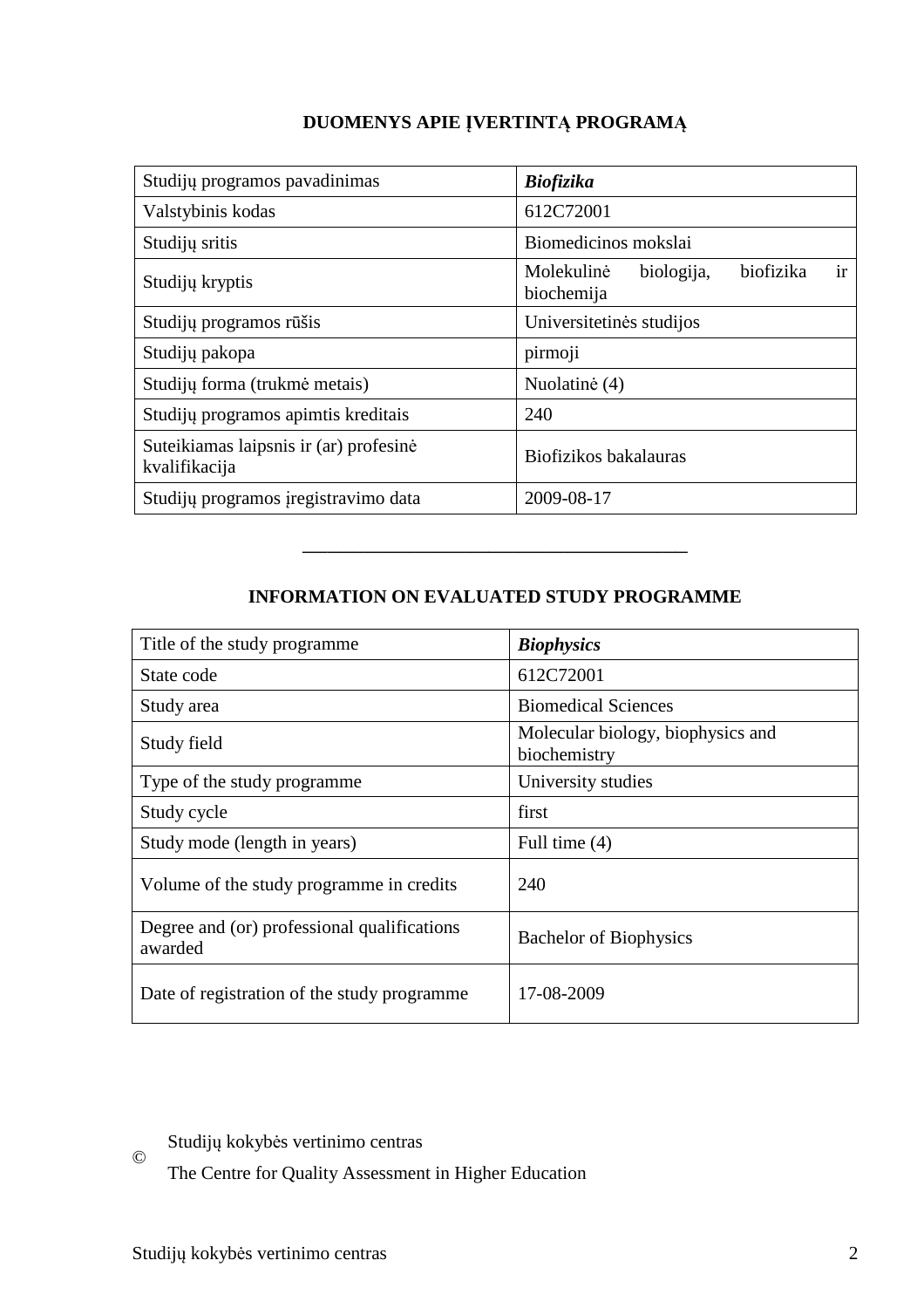| 1.3. Background of the HEI/Faculty/Study field/ Additional information5 |  |
|-------------------------------------------------------------------------|--|
|                                                                         |  |
|                                                                         |  |
|                                                                         |  |
|                                                                         |  |
|                                                                         |  |
|                                                                         |  |
|                                                                         |  |
|                                                                         |  |
|                                                                         |  |
|                                                                         |  |
|                                                                         |  |
|                                                                         |  |

# **CONTENTS**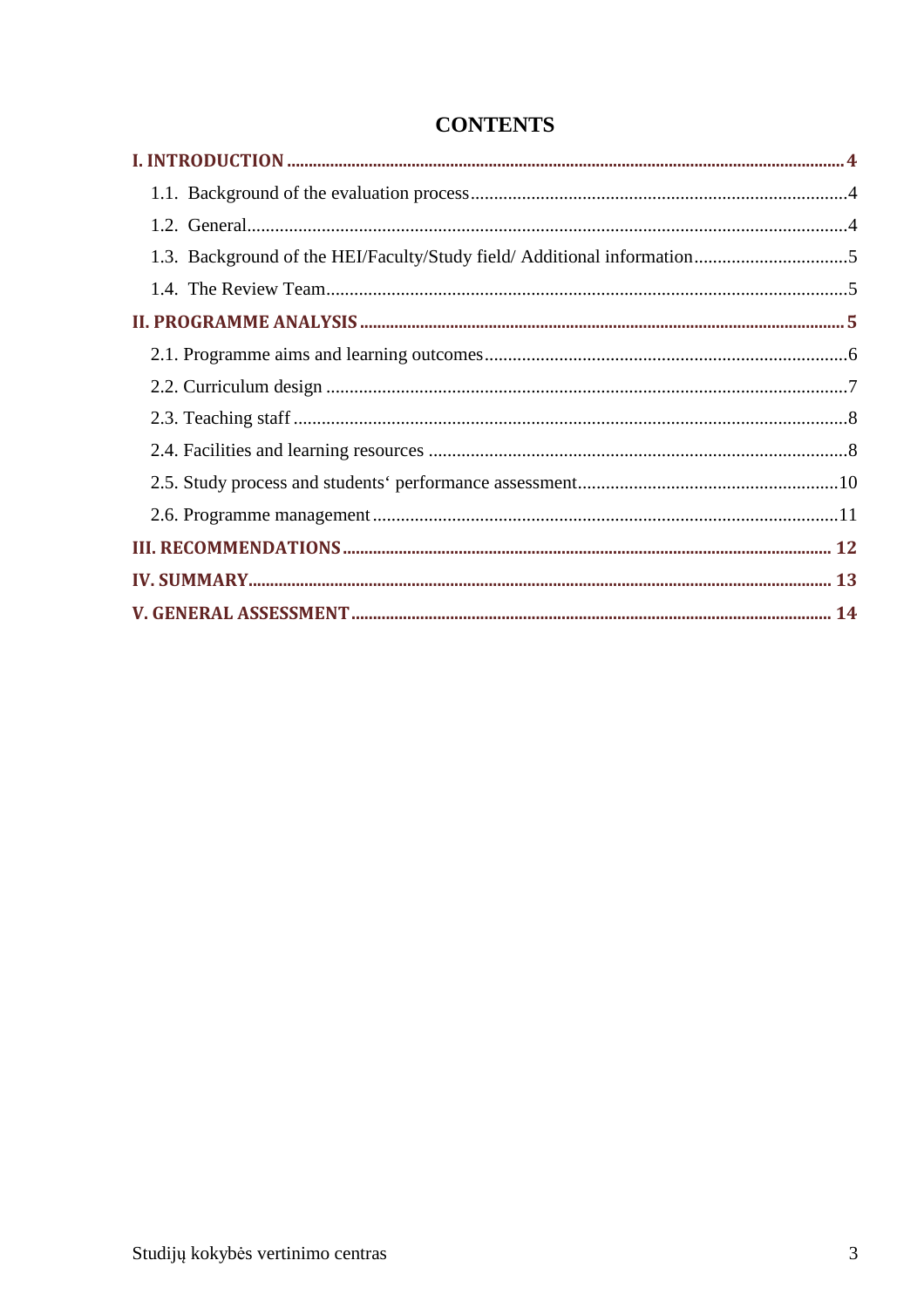## **I. INTRODUCTION**

#### *1.1. Background of the evaluation process*

The evaluation of on-going study programmes is based on the **Methodology for evaluation of Higher Education study programmes,** approved by Order No 1-01-162 of 20 December 2010 of the Director of the Centre for Quality Assessment in Higher Education (hereafter – SKVC).

The evaluation is intended to help higher education institutions to constantly improve their study programmes and to inform the public about the quality of studies.

The evaluation process consists of the main following stages: *1) self-evaluation and selfevaluation report prepared by Higher Education Institution (hereafter - HEI); 2) visit of the review team at the higher education institution; 3) production of the evaluation report by the review team and its publication; 4) follow-up activities.* 

On the basis of external evaluation report of the study programme SKVC takes a decision to accredit study programme either for 6 years or for 3 years. If the programme evaluation is negative such a programme is not accredited.

The programme is **accredited for 6 years** if all evaluation areas are evaluated as "very good" (4 points) or "good" (3 points).

The programme is **accredited for 3 years** if none of the areas was evaluated as "unsatisfactory" (1 point) and at least one evaluation area was evaluated as "satisfactory" (2 points).

The programme **is not accredited** if at least one of evaluation areas was evaluated as "unsatisfactory" (1 point).

## *1.2. General*

The Application documentation submitted by the HEI follows the outline recommended by the SKVC. Along with the self-evaluation report and annexes, the following additional documents have been provided by the HEI before, during and/or after the site-visit:

| No. | Name of the document |
|-----|----------------------|
|     |                      |
|     |                      |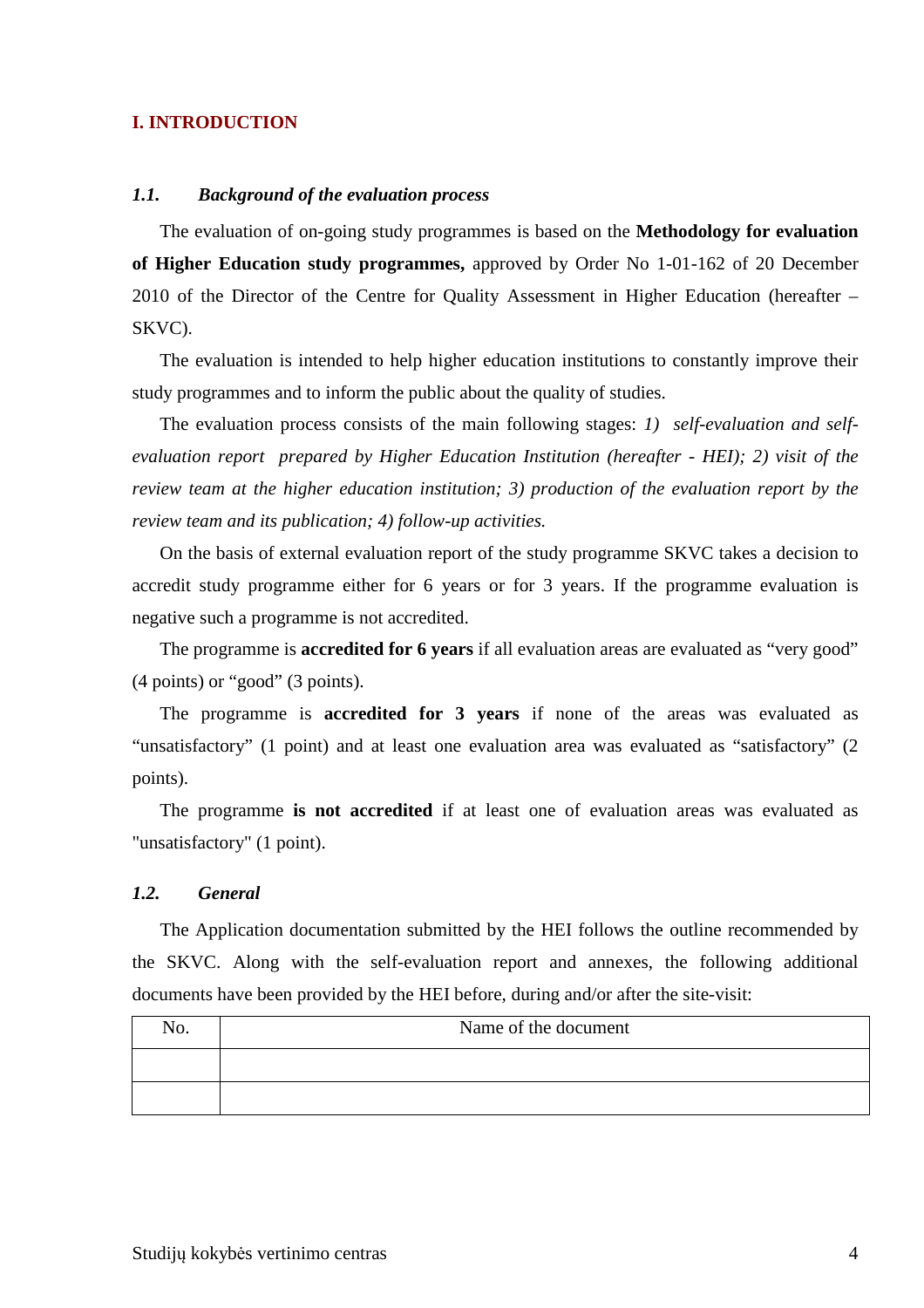#### *1.3. Background of the HEI/Faculty/Study field/ Additional information*

Vilnius University (VU) is the biggest university of Lithuania with 23 core academic units, including 12 Faculties and two Institutes with Faculty Status. The first cycle study programme in Biophysics in run within the Department of Neurobiology and Biophysics, Faculty of Natural Sciences (FNS). The programme was launched in 2002, and was evaluated by national experts in 2007 and accredited without conditions, and received a further accreditation in 2009 by the Centre for Quality Assessment in Higher Education valid until the end of 2014.

#### *1.4. The Review Team*

The review team was completed according *Description of experts' recruitment*, approved by order No 1-55 of 19 March 2007 of the Director of the Centre for Quality Assessment in Higher Education, as amended on 11 November 2011. The team conducted the Review Visit to Vilnius University on Wednesday 17th September 2014.

- **1. Prof. dr. Kari Keinänen (team leader),** *Department of Biosciences, University of Helsinki, Helsinki, Finland.*
- **2. Prof. dr. Helmut Grubmüller***, Department of Theoretical and Computational Biophysics, Max Planck Institute for Biophysical Chemistry, Göttingen, Germany.*
- **3. Doc. Bruno Cardinaud,** *INSERM U1035, University of Bordeaux Segalen, Bordeaux, France.*
- **4. Prof. dr. Laima Ivanovienė,** *Department of Biochemistry, Lithuanian University of Health Sciences, Kaunas, Lithuania.*
- 5. **Mr. Benas Gabrielis Urbonavičius,** *Ph.D. student of Kaunas University of Technology, Kaunas, Lithuania.*

#### **II. PROGRAMME ANALYSIS**

The expert panel met with administrative representatives, the self evaluation report group, teaching staff, students at both Bachelor and Masters levels, as well as alumni and social partners. The panel visited the facilities at the National Cancer Institute (NCI). The panel received a very concise and informative self-evaluation report and very helpful material, which is highly appreciated by the expert panel.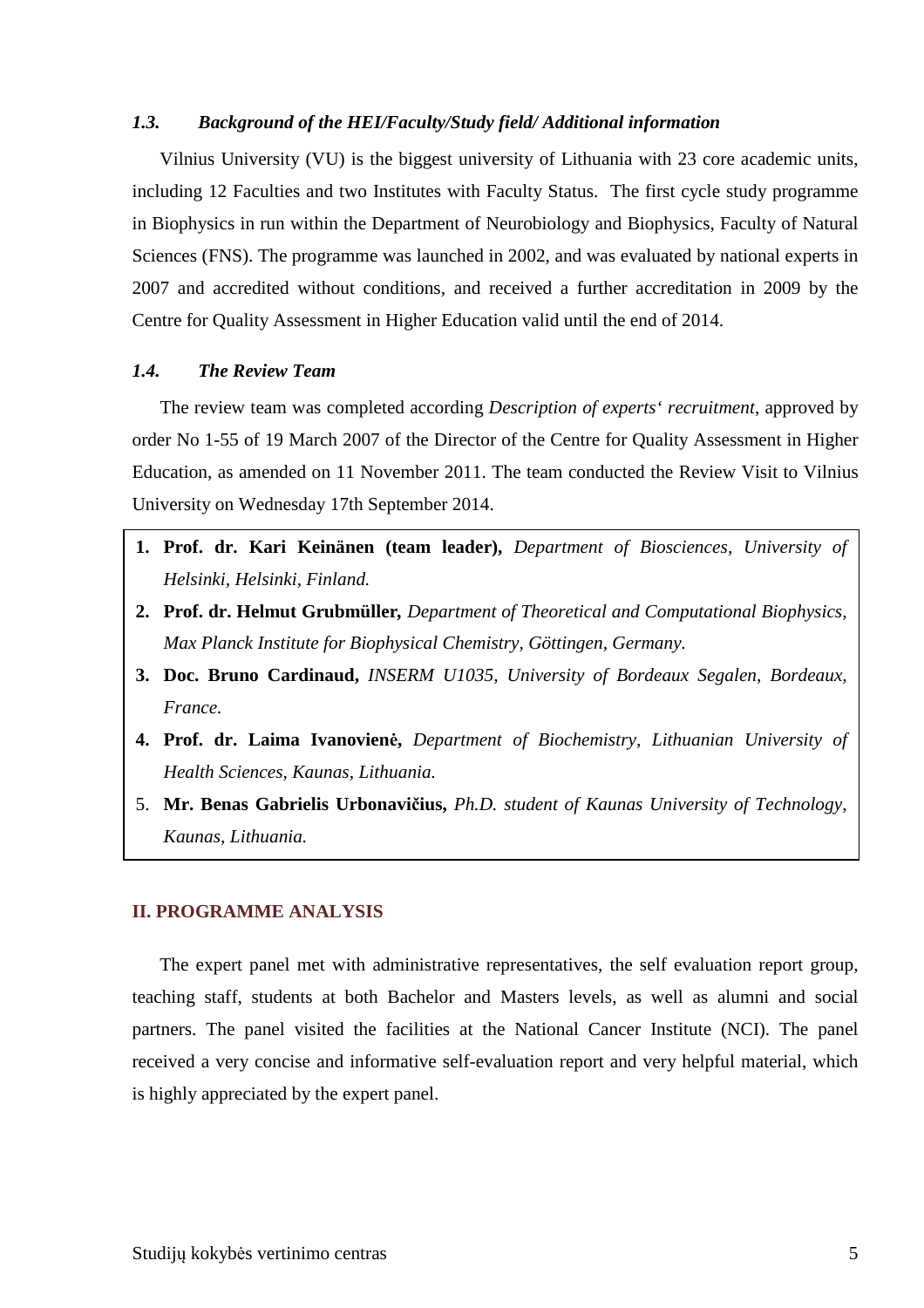#### *2.1. Programme aims and learning outcomes*

The Biophysics Bachelor programme was established 2002/2003 and aims at integrating the achievements of modern technology, physics, and life sciences. Relevant societal areas are treatment of diseases, information technology, and nanotechnology. Therefore, the relevance of the programme for economy and society is clearly established. It is expected that most students will continue in the Masters programme, which is clearly supported by recent statistics (82%) as well as by the expressed interest of the students. It is indeed encouraging to see that about half of the Masters students proceed towards a PhD, and that the other half typically finds good jobs in a broad range of occupations.

It is expected that this programme helps coping with and combining the complexity of the life sciences with the mathematical rigor and quantitative character of physics-based approaches from a fundamental level. A solid background in both, the relevant biological systems and principles, and well as basic mathematics and physics concepts and approaches are therefore required.

These aims are clearly laid out in the curriculum and they meet the public needs as well as the labor market. The programme aims and intended learning outcomes are published on the VU homepage and in brochures. The overarching Biophysics theme of the programme is reflected by the learning outcomes, content, and qualification.

Within the very general biophysics scope, and given the diversity of fields, concepts, and techniques, to achieve a proper balance between physics and biology courses is a considerable challenge. As will be discussed further below, the panel felt that the curriculum's center of mass is on the biological side, with fundamental physics concepts not yet fully implemented to an extent that would ensure the proper understanding of the diverse involved concepts and techniques. The panel is aware that this issue is being actively discussed within the involved faculties and teaching staff as well as within the study programme committee. So far, this discussion has not yet been fully concluded. The overarching aim and programme learning outcomes are fully compatible with the name of the programme; the professional and academic requirements are fully implemented on the biology side of the programme, but only to a limited extent on its physics side. The programme aims and learning outcomes are also consistent with the type of studies and correspond to Bachelor level.

In summary, the programme has the clear potential of filling an important gap and providing a very important bridge between the fundamental sciences physics and the life sciences. Experts feel that this potential is not yet fully exploited, to a large extent but not only due to structural and institutional restrictions.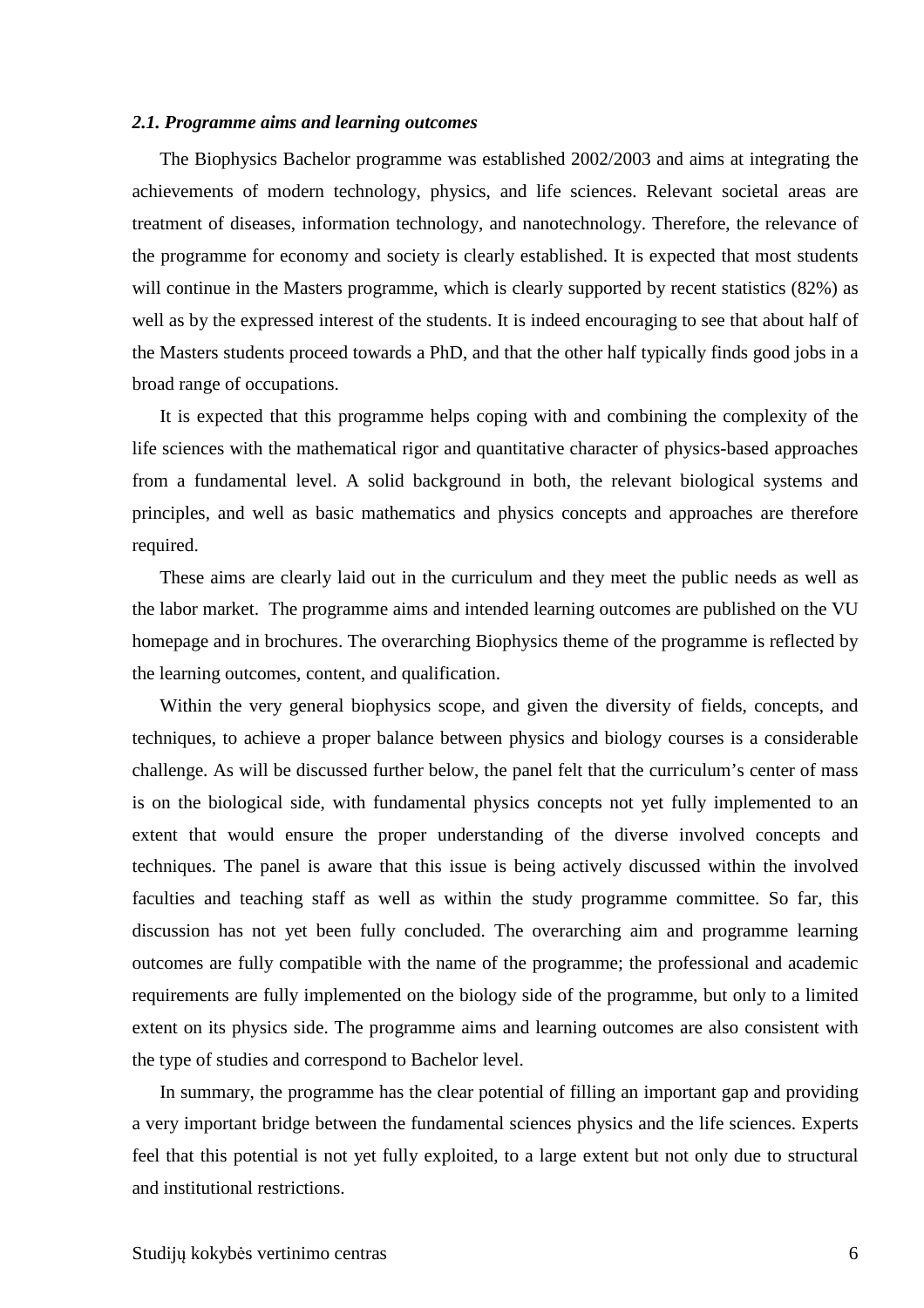#### *2.2. Curriculum design*

The structure of the programme is set up according to the requirements laid down by the Ministry of Education and Science and "Regulations for VU study programmes". Over the period of 4 years the students take courses totaling 240 credits, evenly balanced over the years.

The somewhat bipolar nature of the programme still reflects its history and the recent merger of two programmes, one from biology, the other from physics. Whereas the Masters Programme is jointly organized by the physics and neurobiology department and therefore has already achieved a more balanced – albeit not yet fully integrated – vision, the focus of the Bachelor programme still seems to be more on the biological and even medical side. As the most pronounced consequence, the panel noted that there are relatively few courses, and a correspondingly small number of credits, devoted to teaching the canon of fundamental physical concepts required for an in depth understanding of biophysical techniques that rest on these concepts. In contrast, the relatively detailed spectrum of biological courses, albeit welcomed by most students, does not seem to be of similarly high relevance to the expressed aims of the programme. As a consequence, the challenge of teaching both physics and biology (and chemistry) fundamentals is currently met by focusing on the basics only, while the relying on the students' ability to learn core concepts fully by themselves. In order to make room for courses covering canonical fields of physics like mechanics, statistical mechanics/thermodynamics, electrodynamics, and quantum mechanics / molecular physics, some biology courses could be made elective (e.g. General Zoology, Basics of Botanic and Mycology, Plant Physiology). Of minor note, the course of cell biology (semester 7) might be shifted earlier in the curriculum.

It is positively noted that the curriculum has already been modified to a right direction based on the recommendations of the previous evaluation and on in-house analyses and developments in the labor market. As a result, a modern course Molecular Biophysics has been launched, and more physical chemistry and quantum mechanics have been introduced. The review team regards these changes as most welcome and appropriate.

Whereas there is a continuous teaching effort in professional skills and good scientific practice within some of the courses, no systematic course in bioethics or research ethics is provided. At the same time, the introduction course focuses mostly on University and information sources as well as later project work.

It is to be applauded that students are involved very early into research projects. There are lists of possible research projects for the students to choose from. Generally students are very proactive in their choice of their research direction. A culture of encouraging rotations between different labs during the Bachelor, Masters, and PhD work exists, thus broadening the students'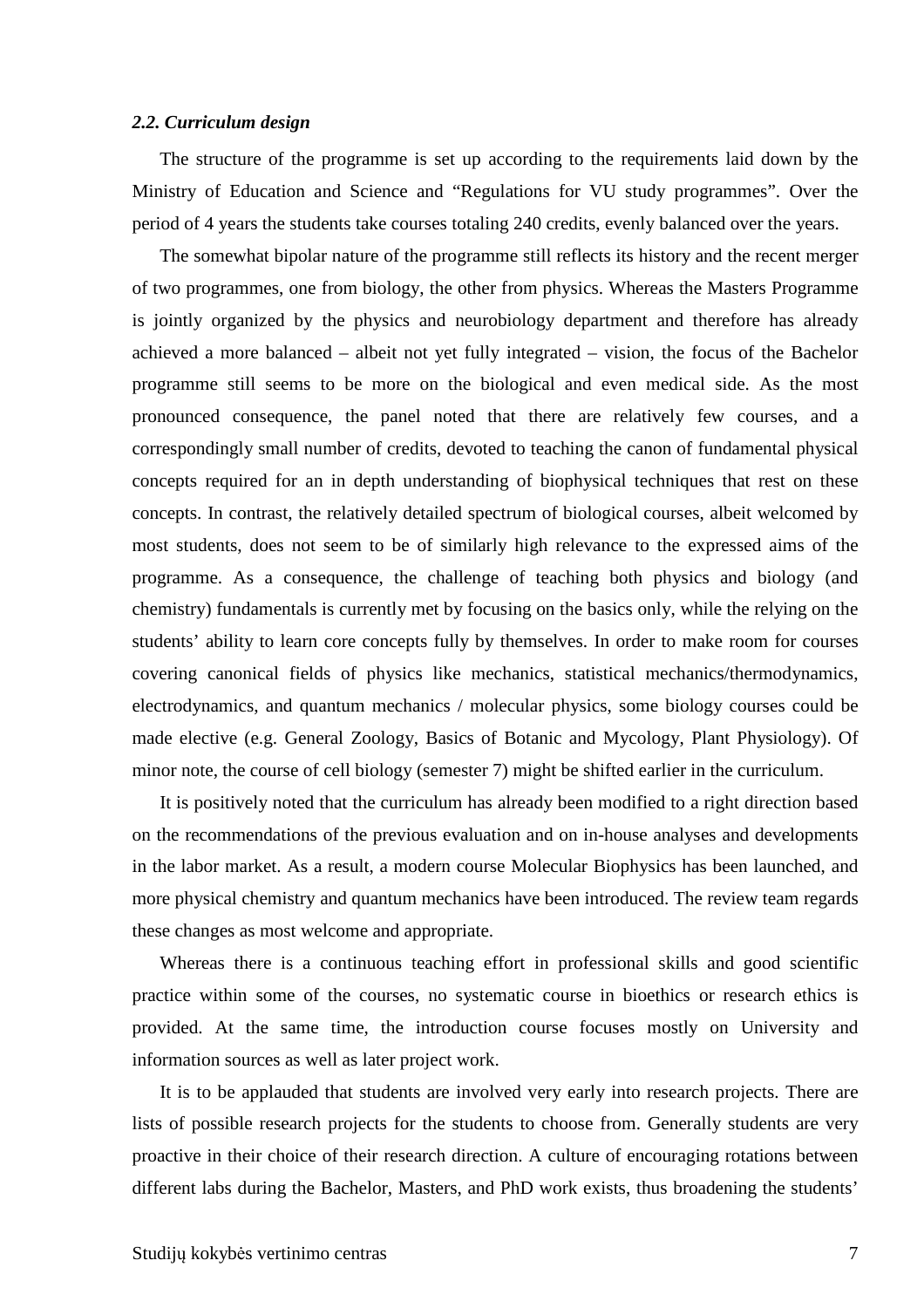perspective and practical experience. Overall, relatively small size of the programme enables efficient counseling and advice on a very informal basis. This system has been implemented successfully, as reflected by the fact that the students clearly noted that it is straightforward for them to find good projects and labs. As a result, the level of research work and of the supervision by the PIs is very high, as reflected by the high quality of the submitted theses.

Despite the evident biological bias, the scope of the subjects covered and the contents and teaching methods of the specific courses are generally consistent with a bachelor-level programme in biophysics and with the defined learning outcomes. Also the students expressed a high level of satisfaction with their opportunities and support in the programme.

#### *2.3. Teaching staff*

The BA study programme is provided by a highly qualified and experienced staff consisting of 9 professors, 13 associate professors, and 20 lecturers (of which 9 hold a PhD degree). Several of the staff have received postdoctoral training abroad. The large number of teachers facilitates a very favourable teacher-to-student ratio. Most of the staff teaches also in the Biophysics Masters programme, and several in the Biochemistry BA/MA and/or Neurobiology BA/MA programmes as well.

During the site visit, the review panel had fruitful discussions with 11 professors/associate professors, and noticed that the teachers who represent different departments and the two faculties running the programme are all committed to the joint mission of delivering the teaching and developing the curriculum. The staff is actively engaged in high-level research and many of them lead national and international collaborative research projects, the latter funded by grants from EU or from Lithuanian-USA, -Taiwan, and -Norway cooperations. Research activity is seen also in publications, which include papers in internationally highly recognized journals.

Teaching and staff is supported by Vilnius University, which generally offers adequate conditions for the professional development of the teaching staff necessary for the provision of the programme. To a large extent, the professional development involves participation to workshops or national/international conferences. Sabbatical leaves, however, are considered impractical, mostly due to the heavy teaching duties (more than 300 hours/year for a full professor). The panel noted that support and incentives are mostly provided based on research quality and output rather than on the quality and quantity of teaching.

#### *2.4. Facilities and learning resources*

The first cycle study programme Biophysics is an interdisciplinary study programme focused on integration of biological and fundamental sciences. Accordingly, facilities and learning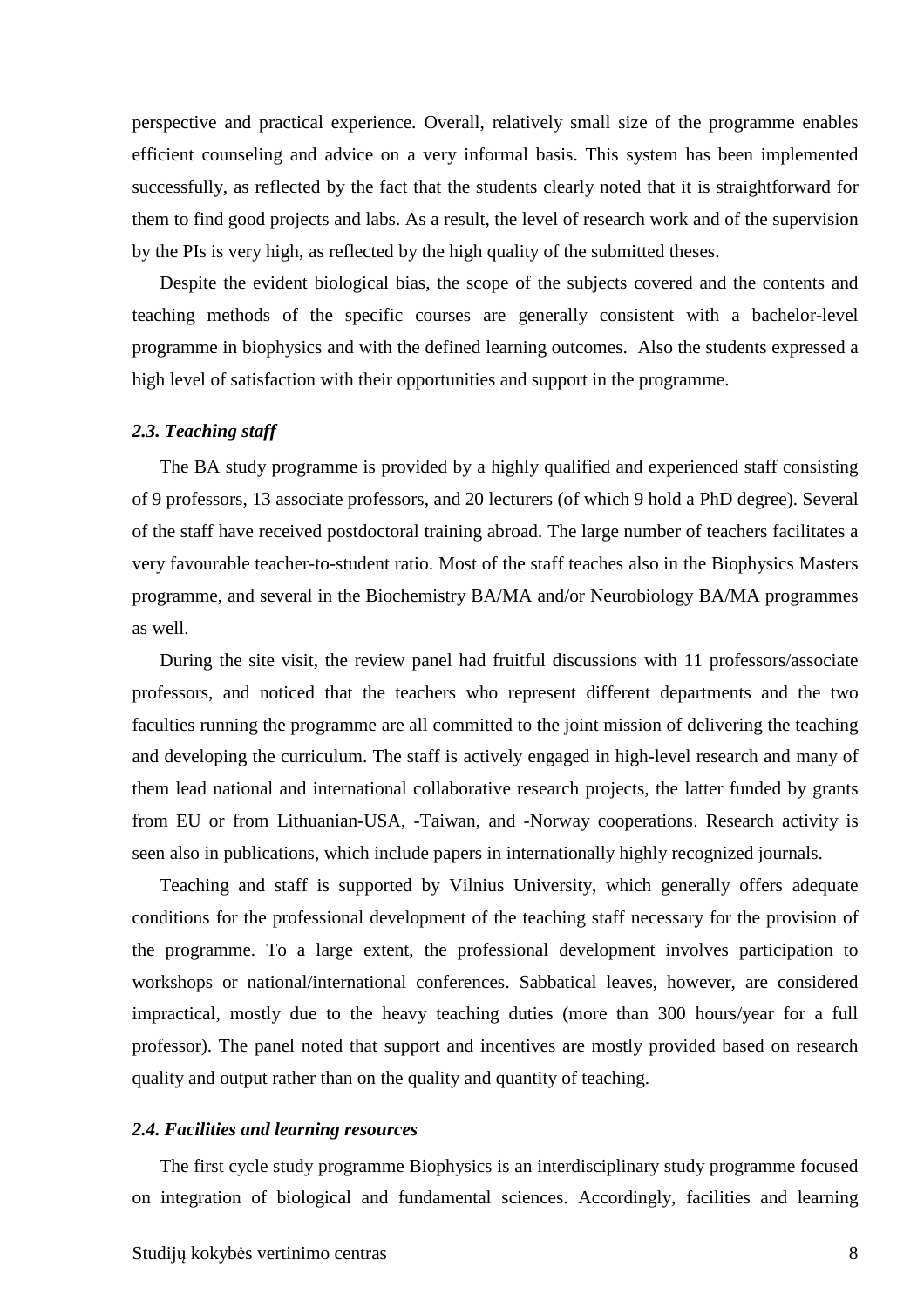resources of several core units of Vilnius University are used in the programme – the Faculty of Natural Sciences (hereinafter – FNS), the Faculty of Physics as well as the Faculty of Mathematics and Informatics, VU research institutes (Institute of Biochemistry and Institute of Biotechnology) and the National Cancer Institute. Students of the programme share the laboratories, auditoria and computer classes with students from other degree programmes, but because of the small number of students (within last 5 year period, average 14 student/ year) this apparently does not cause major problems and therefore the available equipment and workplace numbers are considered to be sufficient and adequate.

Although the programme is divided between physics and biology, FNS and its Department of Neurobiology and Biophysics provide the major part of teaching. Infrastructures of the faculty and the department have been substantially renovated using structural funds of EU and of national programmes. Common auditoria of the Faculty and laboratories have been renovated and updated and new research and teaching equipment has been purchased (SER Appendix 7). Because of these investments, the facilities are at an adequate level in terms of size and quality for successful implementation of the programme. Currently the Department is located in the old building of the University, but will move to new building of Life Science Centre by the end of next year. During the site visit, the review team had an opportunity to visit National Cancer Institute, a social partner of the programme. The Institute has established a modern and very well equipped laser and imaging laboratory, which is also used and available for the training of the biophysics students, working on their final theses.

The training of students in the programme involves development of computer skills and use of computerized practicals and simulation of living processes. Specialized computer rooms in FNS and in the Faculty of Physics provide good facilities for studies requiring computing and virtual learning environment. In FNS, the students have access to three computer classes, used for training and for examination. In addition, the Centre for Electronic Studies and Examination provides computer classes for examination of the programme students.

Practical placement of students to research projects is well-organized. An official list of practical placements, consisting of biophysical research projects to be carried out in the laboratories of the Department of Neurobiology and Biophysics, National Cancer Institute, and other Institutes of the University, is approved by the Dean of the FNS and offered to students. Overall, the programme provides appropriate for development and improvement of practical skills in the contexts of biophysical investigation.

VU Library is located at substantial distance from the FNS, however the Faculty has a subdivision of the library. SER contains no information on the availability of textbooks, but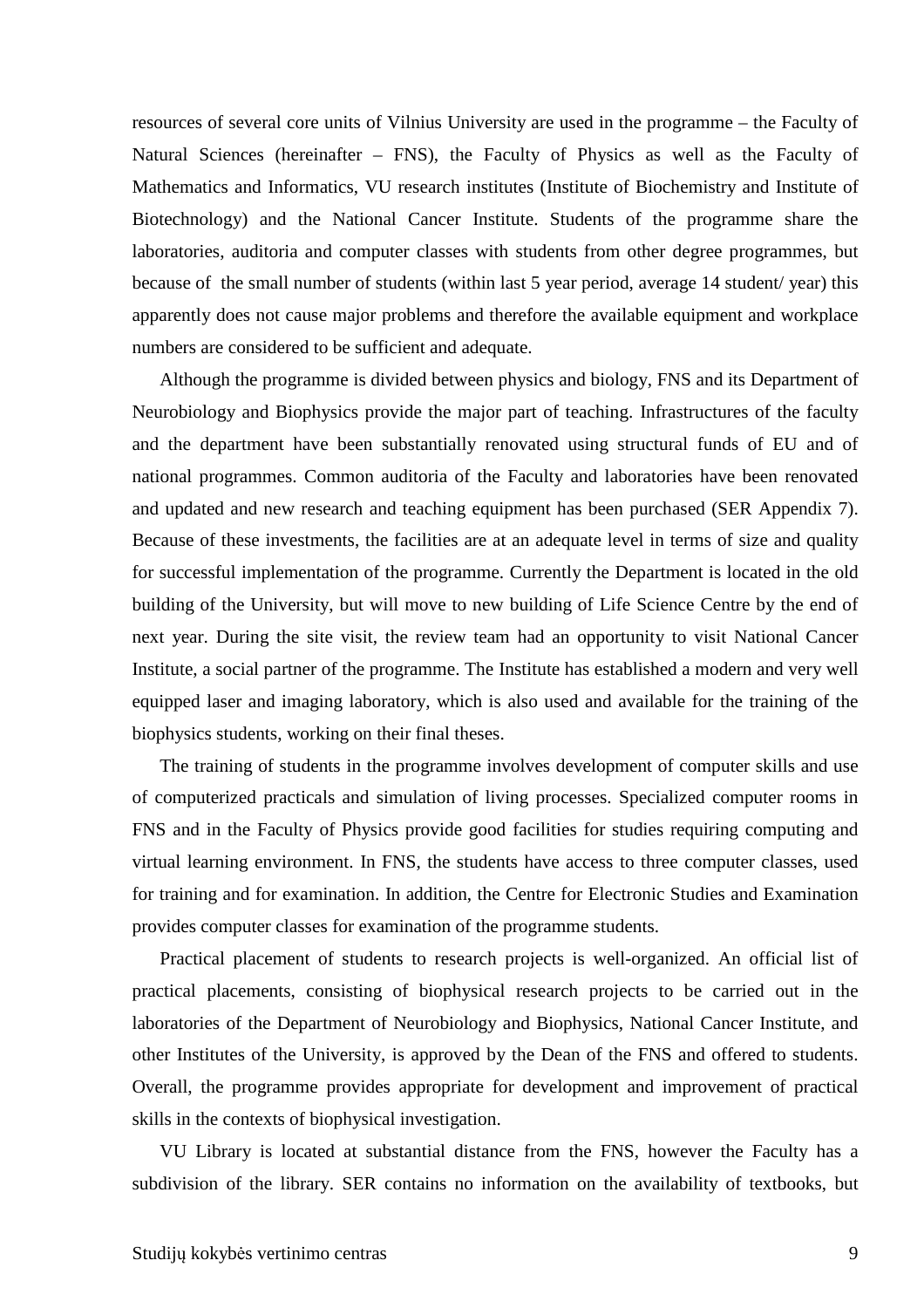during the site visit the review team learned that there is some shortage of the required textbooks, and lack or insufficient number of new textbooks. This unfortunate situation is partly corrected by the use of virtual learning environments and specific hand-outs prepared by teachers. Teaching staff of the programme also prepares electronic teaching materials, available on the website of the University. Most of the relevant scientific journals can be accessed, thanks to VU subscription to relevant databases, from any computer connected to the University network.

Altogether, the review panel finds that facilities and resources available to programme are adequate for the development of the students´ theoretical and practical skills in the field of biophysics.

#### *2.5. Study process and students' performance assessment*

The admission of students to the programme is competitive and based mainly on the grades of School Leaving Examinations. The admission criteria and principles are clearly described and publicly available through the websites of the VU and The Lithuanian Higher Institutions Association for Organizing Joint Admission. Currently, the admission score includes the grades in Lithuanian language, physics, and biology as compulsory elements and chemistry and mathematics as elective ones. As the curriculum requires competence in both chemistry and mathematics, possibilities to further develop the admission criteria by including both in the score are worth exploring.

According to statistics (SER, p.22-23), the number of students admitted annually to the programme has been between 7 and 18 in the time period 2008-2013, and the level of competition measured as the ratio of applicants to admissions has varied in the range of 3.8 to 6.3, the toughest competition and the lowest number of admitted students both representing the latest student intake of 2013. In the same period, the number of graduates per year has remained roughly one fourth of the total number of students enrolled in the programme, indicating a low drop-out rate.

A wide repertoire of teaching methods are used, including lectures, seminars, and discussions and projects performed in groups, and more individual work like presentations and project work. Often the courses combine theory with practical or experimental work. Furthermore, the students are given good possibilities to do research practise in the laboratories of the units participating in the programme, and sometimes even be recruited as junior staff in projects supported by external funds. Students are also invited to research seminars. The early integration of students in research, starting already during the third semester, familiarizes the students with real-life biophysics and provides inspiration for the studies. The large number of scientific papers and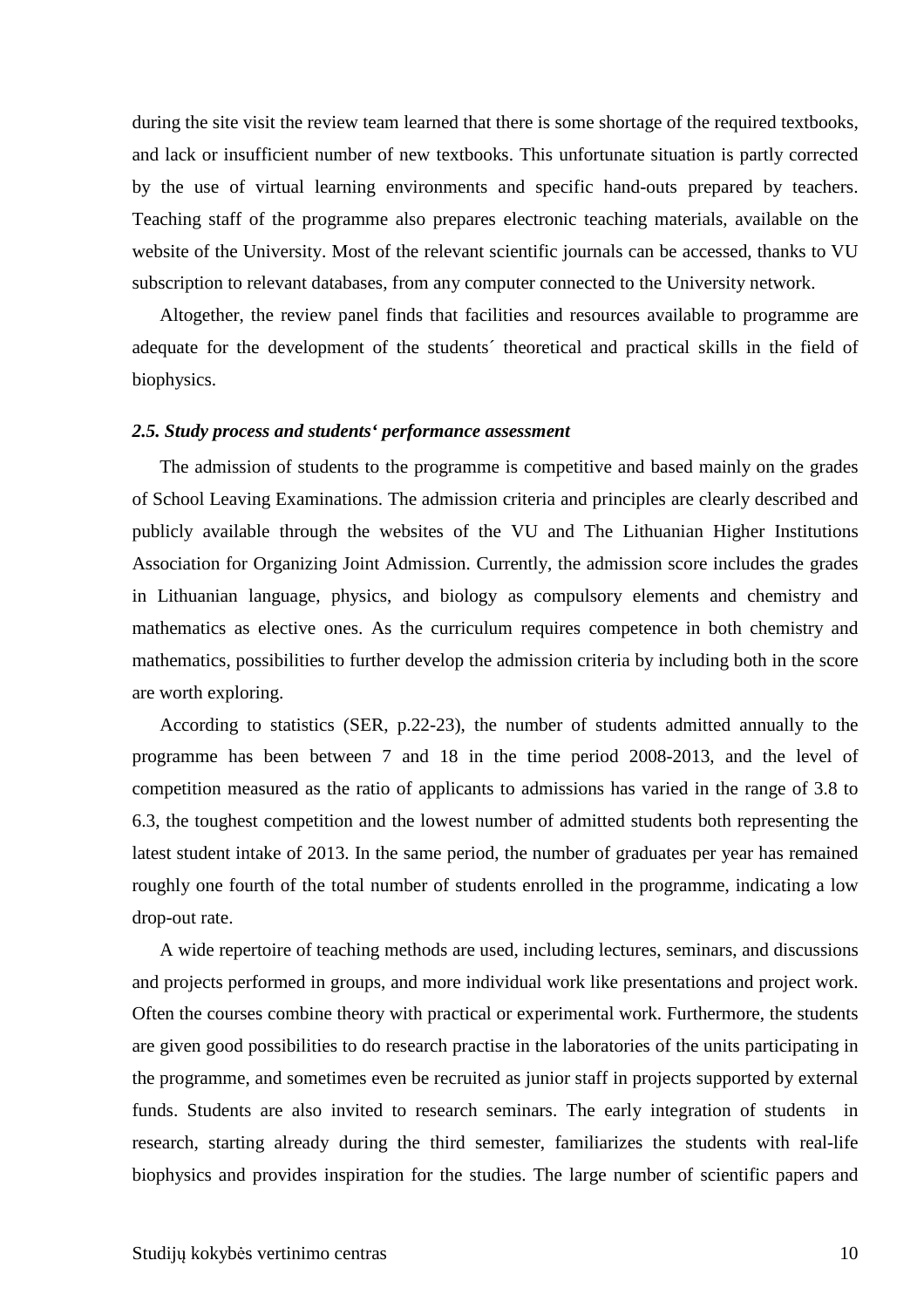meeting presentations by the students (SER, Appendix 8) indicates a good scientific level in the research projects.

The programme and the University provide the students with adequate academic and social support. Individual consultations are available and the students receive help in finding suitable placements in research laboratories, including Professional Practise and Bachelor's thesis projects. There are scholarships for the best students, and social stipends are available for the ones with poor economy. There are four dedicated scholarships for this study programme, yearly awarded to the best students. Students are encouraged to participate in the international mobility programs like ERASMUS, and 11 programme students have used this opportunity in 2008-2012. According to the students, incompatible course contents with some universities have caused practical problems and perhaps limited the use of the possibilities available though ERASMUS.

The students´ performance is assessed by diverse methods, often combining feedback and evaluation during the course with exam/exams as a summative assessment submitted for credit. However, some courses rely on just a single assessment, which may not always reflect the actual performance level of the student. Students are presented with the assessment schedule at the beginning of the course, but all relevant information including full course descriptions is not necessarily available online or can be outdated.

Most students continue their studies in the Masters programme and about one third already plans to go to PhD studies and to enter a career in science. Graduates of the programme appear to be highly searched for in the labor market, which speaks also for well-functioning study processes. As slight discrepancy is that the review team noticed that the students do not seem to be aware of the diversity of possibilities for biophysicists in the private and public sectors and therefore feel somewhat uncertain about future employment. Possibilities to invite alumni and potential employers to early bachelor – level courses to discuss and inform about perspectives on the job market should thus be explored.

#### *2.6. Programme management*

The management is distributed to several levels and organizations: students, teachers, Study Programme Committee (hereinafter – SPC), Department of Neurobiology and Biophysics, Faculty of Natural Sciences/Faculty of Physics. However, according to the information in SER and the discussions of the review team with the Dean of the Faculty of Physics, the Vice-Dean of Faculty of Natural Sciences, the SER group and the teachers of the programme, indicate that the main operative level responsibility for the programme management lies on the SPC, which has eight members including one student representative. The SPC steers the programme and manages the changes in courses or lecturers, but also takes care of several other tasks, including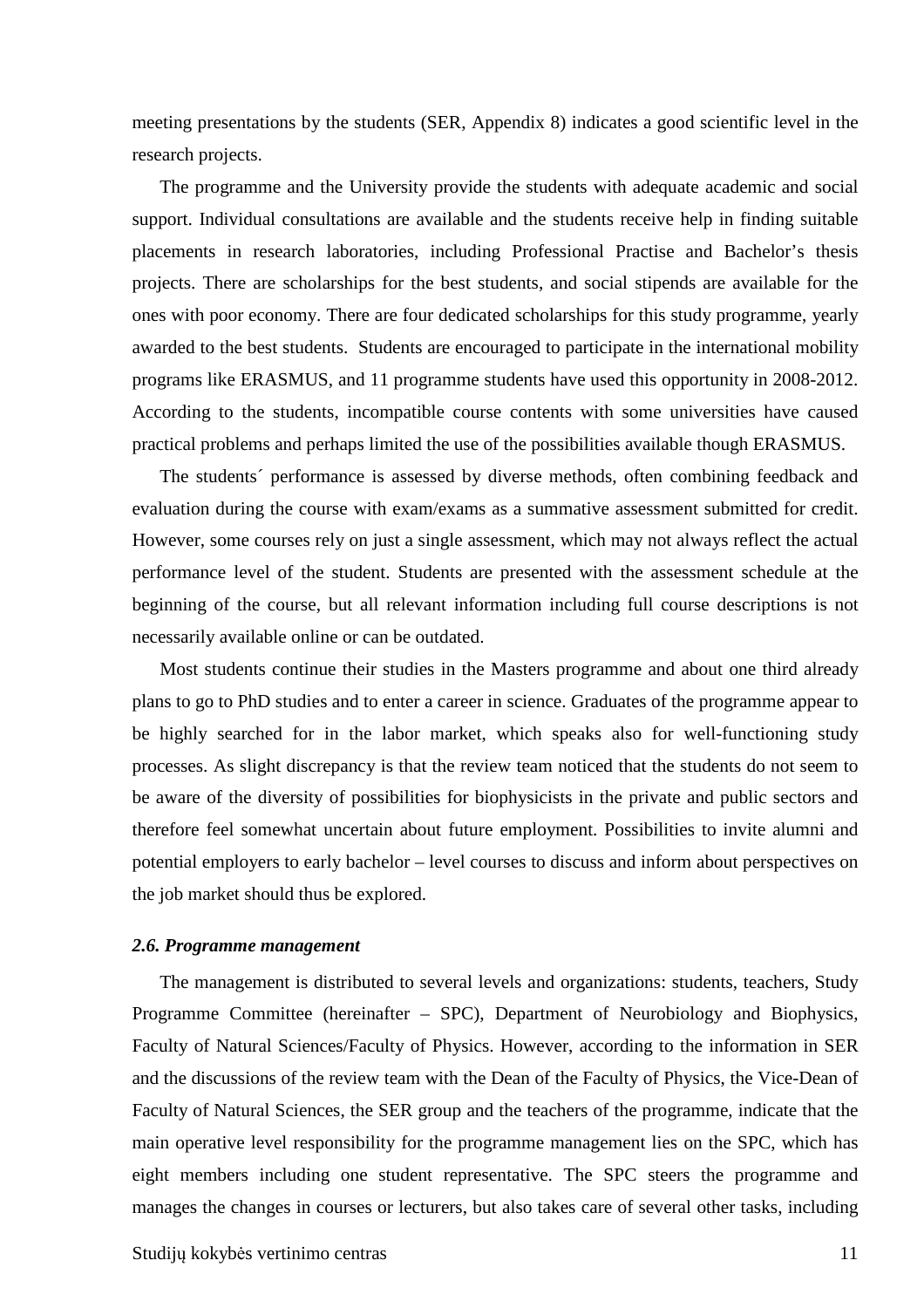organizing thesis defenses, helping students to find research projects, and providing and coordinating information on courses and curriculum. Consequently, the SPC appears as a modern and efficient operational structure for the management of the programme. On the site visit, it appeared, however, that the students are not well aware of the role and activities of the SPC. Inclusion of a private sector employer and improving the involvement of students would help make SPC an even better representative of the relevant stakeholders.

The programme collects feedback from the students, but the review team noticed that the feedback is obtained mostly from informal discussions with teachers rather than from systematic on-line student surveys organized each semester by the Quality Management Center of Vilnius University. The response rates to the official surveys are usually quite low, apparently because the students do not seem to recognize their value as a tool for the development of the study programmes. However, the feedback gathered from informal discussions is sporadic and incoherent by nature, and the currently used systematic survey protocols should be improved. Possibilities include adjustments in the questionnaires (designed together with students) and a more clear and visible communication on their importance.

The programme management has introduced several changes (see p. 7) to the curriculum prompted by previous evaluation, internal analyses, student feedback and trends in the labor market. These actions speak for a dynamic, reactive and proactive management.

## **III. RECOMMENDATIONS**

- 1. The expert panel strongly encourages the programme to further develop a clear and coherent vision towards modern biophysics. The panel is well aware of the institutional limitations; specifically, the thematic development of the programme is very much governed by the available teaching staff. The panel is also aware of ongoing and lively discussions of the future direction and focus of the programme. The panel would urge the SPC to spearhead this discussion and bring it to a timely conclusion.
- 2. The curriculum is presently slightly unbalanced and to correct the situation the programme should give some thought to increase the content of physics at the expense of biology. One possibility would be to make some biology courses elective (General Zoology, Basics of Botanic and Mycology, Plant Physiology), and to include compulsory courses on canonical fields of physics like mechanics, statistical mechanics/thermodynamics, electrodynamics, and quantum mechanics / molecular physics.
- 3. Teaching good scientific practice and bioethics should be included within the introductory courses.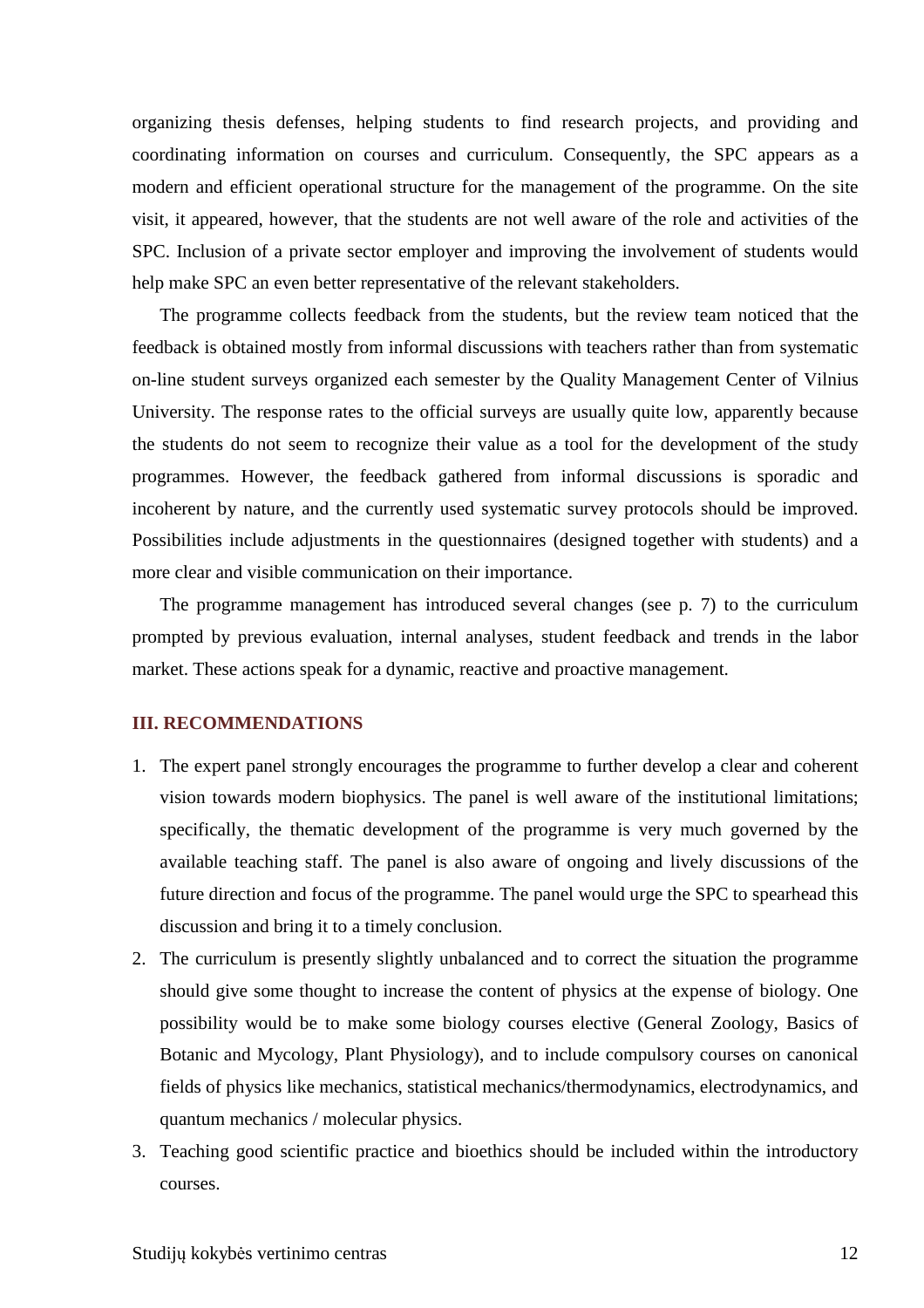- 4. Possibilities to invite alumni and potential employers to early BA courses to discuss and inform about perspectives on the job market for students should be explored.
- 5. Course descriptions and assessment criteria should be harmonized and more clearly communicated to students.
- 6. Communication between the SPC and the students and the awareness of the role of SPC among students should be improved.

#### **IV. SUMMARY**

The Biophysics Bachelor Programme fills an important gap, bridging the life sciences with physics and chemistry, and provides training which is essential in the cutting edge application of a broad range of biophysical techniques in the life and medical sciences. The job market offers bright prospects for biophysics graduates demonstrating that there is genuine need for this interdisciplinary programme.

The Biophysics Programme was formed from two programmes, one more biology based (neuroscience) and one more physics based. The resulting bipolarity is still clearly reflected in the curriculum, and two cultures live not yet fully united, which offers challenges but also opportunities for future development. The main challenge is to increase the weight of fundamental physics in the curriculum as a prerequisite for a sufficiently deep understanding of life processes. A second challenge, raised already in the previous evaluation, is to develop a more clear vision of modern biophysics.

The panel applauds the programme for being driven energetically by an impressive team of high quality teachers who conduct very visible science on a national and often European scale. The panel also was impressed by well-equipped laboratories and intensive collaborations with other research Institutions, which both enable students to carry out challenging research projects early in their careers.

Overall, the study processes are arranged in an efficient and supportive manner, as evidenced by the general satisfaction of the students and employers. There is some room for improvement in the practices of student assessment and provision of up-to-date course information.

The programme is managed by an active and effective Study Programme Committee (SPC), providing proved flexibility in adapting courses and research focus. A more active involvement of students would further improve the efficiency of SPC.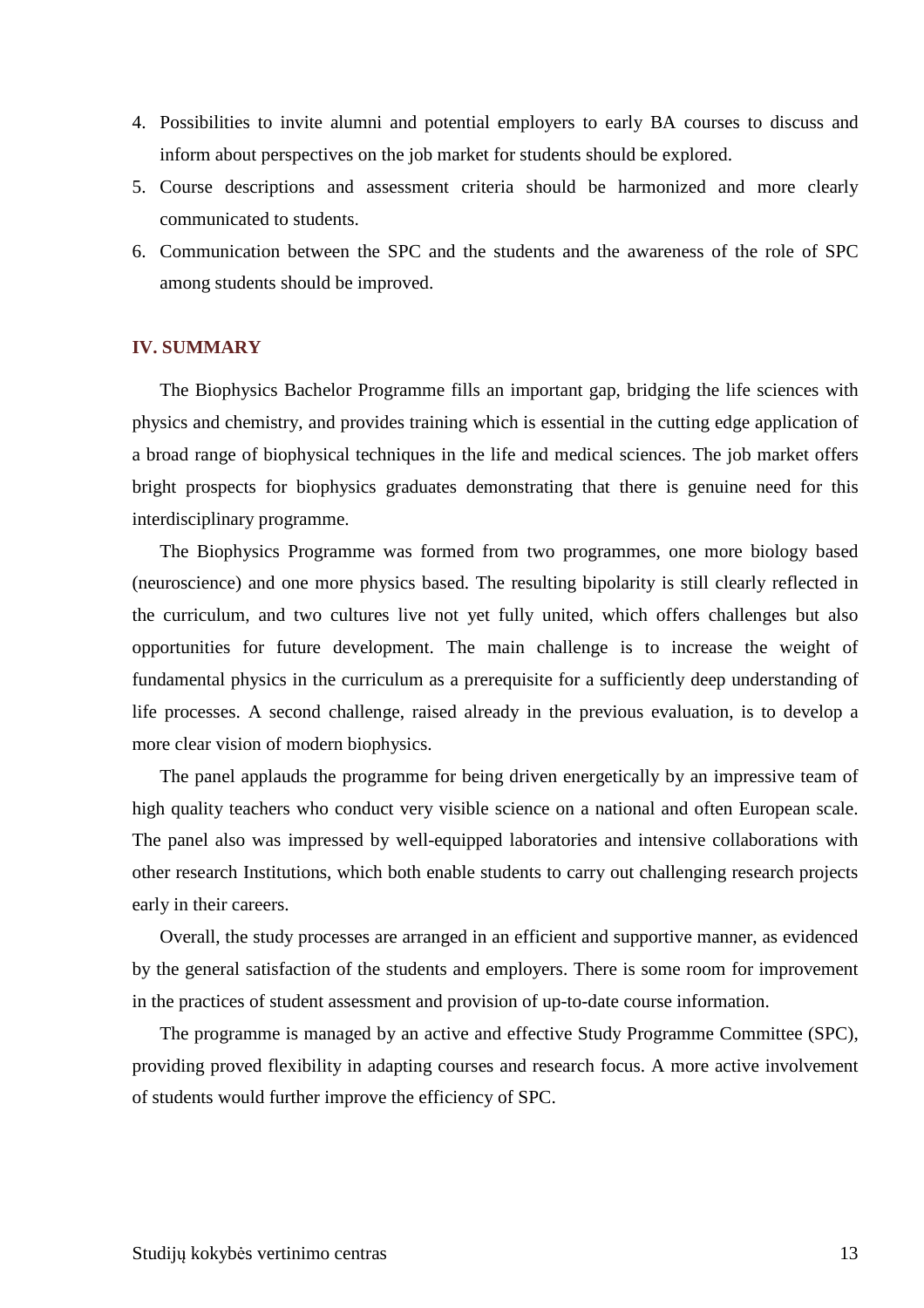# **V. GENERAL ASSESSMENT**

The study programme *Biophysics* (state code – 612C72001) at Vilnius University is given **positive** evaluation.

| No. | <b>Evaluation Area</b>                             | <b>Evaluation of</b><br>an area in<br>points* |
|-----|----------------------------------------------------|-----------------------------------------------|
| 1.  | Programme aims and learning outcomes               |                                               |
| 2.  | Curriculum design                                  |                                               |
| 3.  | Teaching staff                                     |                                               |
| 4.  | Facilities and learning resources                  |                                               |
| 5.  | Study process and students' performance assessment | 2                                             |
| 6.  | Programme management                               |                                               |
|     | <b>Total:</b>                                      |                                               |

*Study programme assessment in points by evaluation areas*.

\*1 (unsatisfactory) - there are essential shortcomings that must be eliminated;

2 (satisfactory) - meets the established minimum requirements, needs improvement;

3 (good) - the field develops systematically, has distinctive features;

4 (very good) - the field is exceptionally good.

| Grupės vadovas:<br>Team leader: | Prof. dr. Kari Keinänen      |
|---------------------------------|------------------------------|
| Grupės nariai:<br>Team members: | Prof. dr. Helmut Grubmüller  |
|                                 | Doc. Bruno Cardinaud         |
|                                 | Prof. dr. Laima Ivanovienė   |
|                                 | Benas Gabrielis Urbonavičius |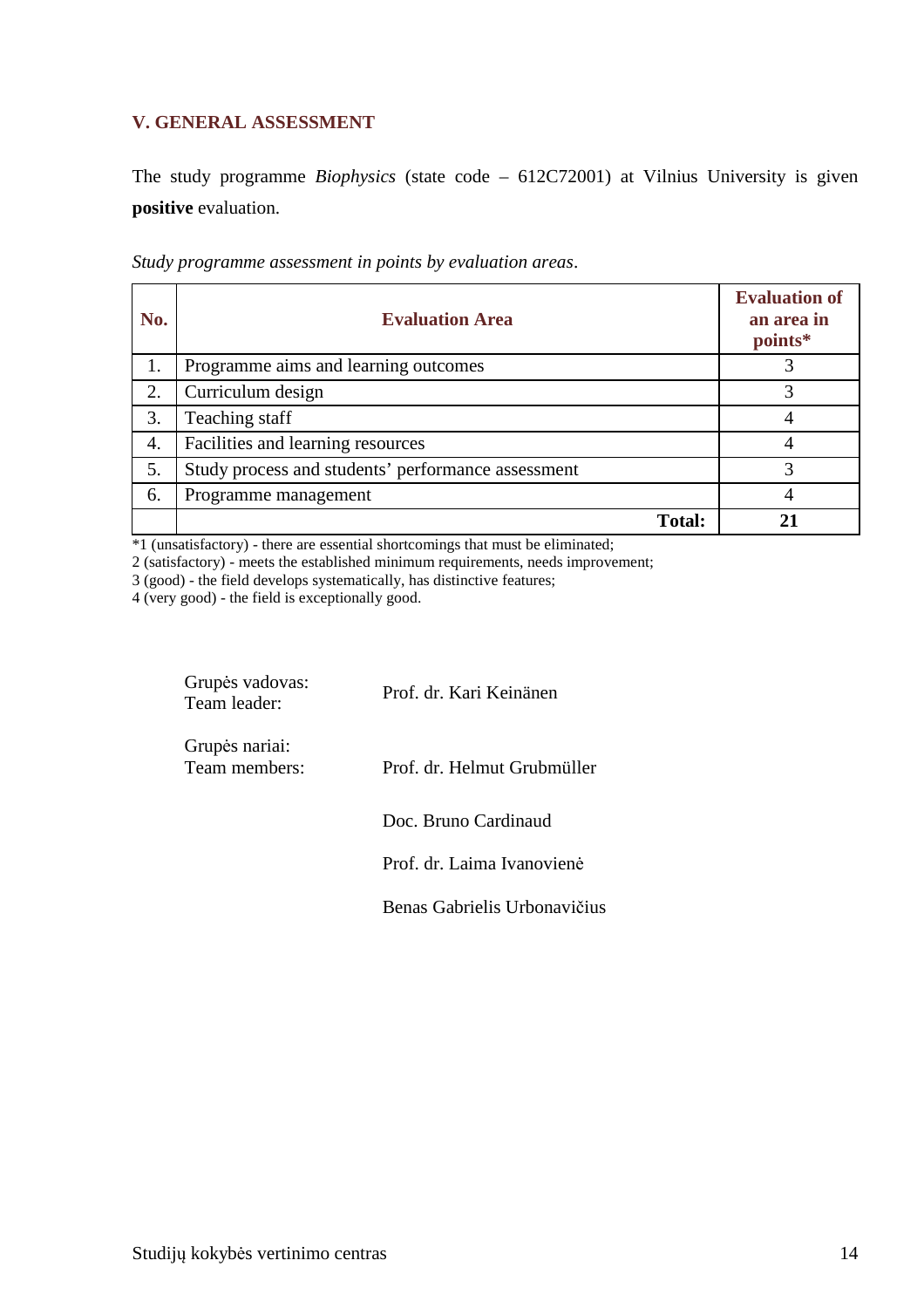# **VILNIAUS UNIVERSITETO PIRMOSIOS PAKOPOS STUDIJŲ PROGRAMOS**  *BIOFIZIKA* **(VALSTYBINIS KODAS – 612C72001) 2014-12-01 EKSPERTINIO VERTINIMO IŠVADŲ NR. SV4-579 IŠRAŠAS**

<...>

## **VI. APIBENDRINAMASIS ĮVERTINIMAS**

Vilniaus universiteto studijų programa *Biofizika* (valstybinis kodas – 612C72001) vertinama **teigiamai**.

| Eil.             | <b>Vertinimo sritis</b>                          | <b>Srities</b> |
|------------------|--------------------------------------------------|----------------|
| Nr.              |                                                  | jvertinimas,   |
|                  |                                                  | balais*        |
| 1.               | Programos tikslai ir numatomi studijų rezultatai | 3              |
| 2.               | Programos sandara                                | 3              |
| 3.               | Personalas                                       | $\overline{4}$ |
| $\overline{4}$ . | Materialieji ištekliai                           | $\overline{4}$ |
| 5.               | Studijų eiga ir jos vertinimas                   | 3              |
| 6.               | Programos vadyba                                 | $\overline{4}$ |
|                  | Iš viso:                                         | 21             |

\* 1 - Nepatenkinamai (yra esminių trūkumų, kuriuos būtina pašalinti)

2 - Patenkinamai (tenkina minimalius reikalavimus, reikia tobulinti)

3 - Gerai (sistemiškai plėtojama sritis, turi savitų bruožų)

4 - Labai gerai (sritis yra išskirtinė)

<...>

## **V. SANTRAUKA**

Biofizikos bakalauro programa užpildo reikšmingą spragą ir panaikina atotrūkį tarp gyvosios gamtos mokslų ir fizikos bei chemijos, taip pat suteikia žinių, kurios būtinos įvairiems pažangiausiems biofiziniams metodams taikyti gyvenime ir medicinos mokslų srityje. Darbo rinka siūlo puikias perspektyvas biofizikos absolventams; tai byloja apie tikrą šios tarpdisciplininės programos poreikį.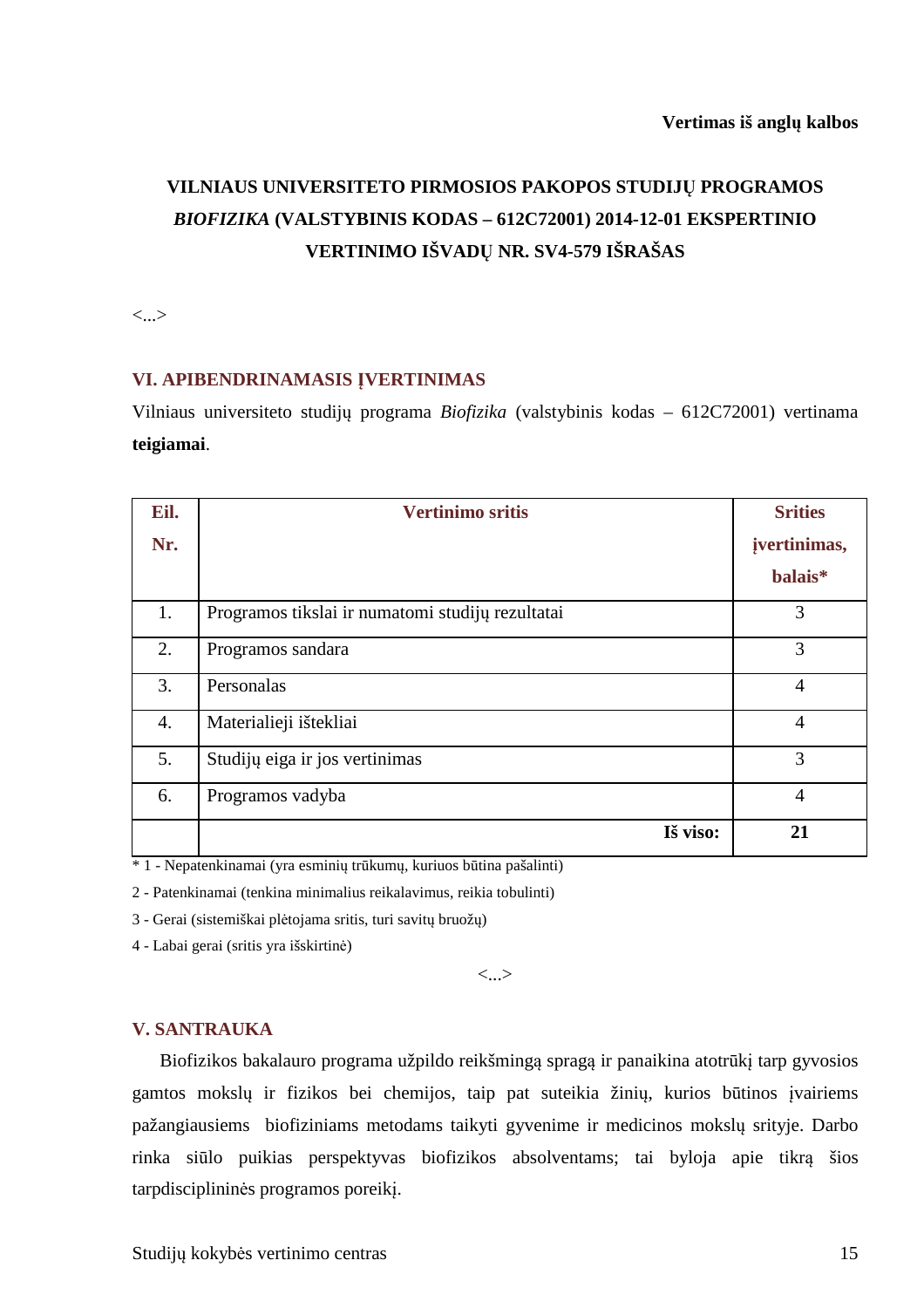Biofizikos programa sudaryta iš dviejų programų: biologija grindžiamos programos (neurologija) ir fizika grindžiamos programos. Studijų programos sandarai vis dar būdingas bipoliškumas, ir du dalykai dar nėra visiškai sujungti, todėl ateityje laukia ne tik spręstini uždaviniai, bet ir tobulinimo galimybės. Pagrindinis uždavinys – studijų programoje padidinti fundamentinės fizikos reikšmę kaip prielaidą, būtiną pakankamai giliam gyvenimo procesų supratimui. Antrasis uždavinys, kuris keliamas jau ankstesnio vertinimo metu, yra sukurti aiškesnę šiuolaikinės biofizikos viziją.

Vertinimo grupė palankiai vertina programą dėl to, kad ją itin energingai įgyvendina įspūdinga aukšta mokymo kokybe pasižyminti dėstytojų grupė; jie vykdo akivaizdžią mokslinę veiklą ne tik nacionaliniu, bet dažnai ir Europos lygmeniu. Vertinimo grupei didelį įspūdį padarė ir puikiai įrengtos laboratorijos bei intensyvus bendradarbiavimas su kitomis mokslinių tyrimų institucijomis, nes tai sudaro sąlygas studentams vykdyti sudėtingus mokslinių tyrimų projektus pačioje jų karjeros pradžioje.

Apskritai studijų procesai organizuojami veiksmingai ir teikiama reikiama pagalba – tai rodo bendras studentų ir darbdavių pasitenkinimas. Dar būtų galima tobulinti studentų vertinimo praktiką ir atnaujintos informacijos apie studijų dalykus teikimą.

Programą valdo aktyviai ir efektyviai veikiantis Studijų programų komitetas (SPK), kuris užtikrina lankstumą derinant studijų dalykus ir mokslinių tyrimų veiklą. Aktyvesnis studentų dalyvavimas padėtų toliau didinti SPK veiklos efektyvumą.

<…>

### **III. REKOMENDACIJOS**

- 1. Vertinimo grupė primygtinai ragina užtikrinti, kad šia programa būtų toliau kuriama aiški ir nuosekli vizija, nukreipta į šiuolaikinę biofiziką. Vertinimo grupė gerai žino institucinius apribojimus; tiksliau, teminį programos plėtojimą stipriai nulemia dirbantys dėstytojai. Ekspertai taip pat žino apie vykstančias aktyvias diskusijas dėl būsimos programos krypties ir prioritetų. Todėl vertinimo grupė norėtų paraginti Studijų programos komitetą inicijuoti šias diskusijas ir laiku jas užbaigti;
- 2. Studijų programa šiuo metu yra šiek tiek nesubalansuota ir, siekiant ištaisyti padėtį, vertėtų apsvarstyti, ar reikėtų šiek tiek išplėsti fizikos turinį, o biologijos turinį susiaurinti. Viena galimybė būtų kai kuriuos biologijos dalykus nustatyti kaip pasirenkamuosius (Bendroji zoologija, Botanikos ir mikologijos pagrindai, Augalų fiziologija) ir įtraukti privalomus fizikos kanoninės srities dalykus, pavyzdžiui, mechaniką, statistinę mechaniką / termodinamiką, elektrodinamiką ir kvantinę mechaniką / molekulinę fiziką;